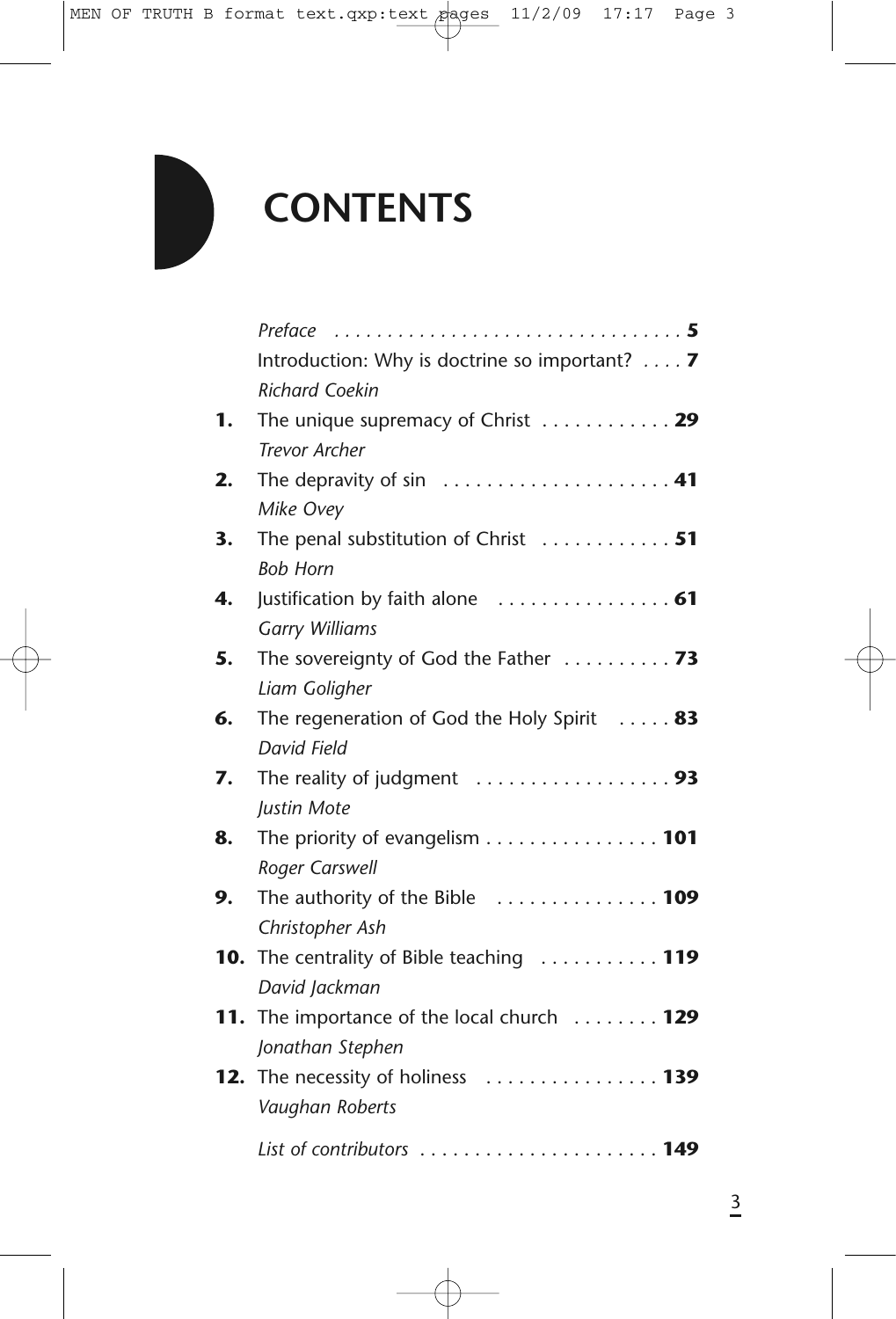# **PREFACE**

This is the second of a trilogy of books originally published<br>for the London Men's Conventions, aimed at equipping<br>Christian men in the very practical area of applying the<br>grand to averyday living. Although existingly writ for the London Men's Conventions, aimed at equipping Christian men in the very practical area of applying the gospel to everyday living. Although originally written for men, this particular book has the least in it that is specifically for men, so we hope it will be of help and interest to any group of believers who want to grow in their understanding of the Christian faith.

**Rock Solid** aims to help us get to grips with twelve great truths that together form the core of what it means to be an evangelical Christian. In order to tell the truth, we must know the truth. This book seeks to help explain and clarify these important and glorious doctrines, or 'themes', of the Bible so that we might be able to teach them to others, and contend for them in the workplace and among our neighbours.

The Introductory Chapter paints the big picture and shows why these foundational truths of the gospel are so important today, and how they are related to each other to provide the 'good deposit' of the Christian faith, as the apostle Paul called it.

There then follow twelve chapters in which the essence of these great Bible themes are explained and applied—with the help of a short Bible study and discussion questions aimed at stimulating our thinking and encouraging our action. Brief contemporary stories of how these particular truths have been used by God, either to bring men to Christ, or to teach them something of His ways in their lives are included in each chapter. We hope that you will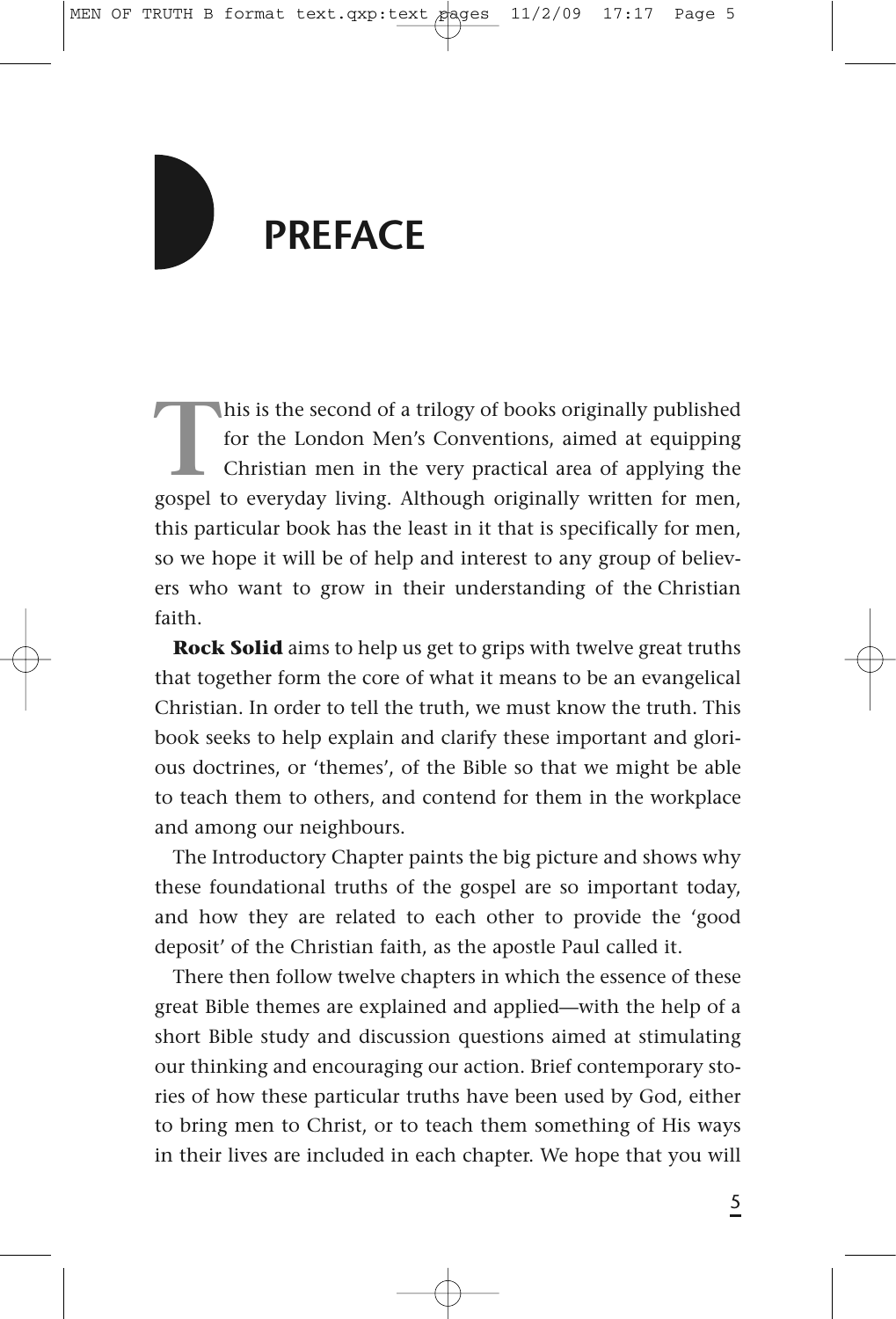find these true stories, together with the cameos of 'famous Christian men,' who in the history of the church have contended for the particular doctrine, a great encouragement.

This is primarily a book to be worked through. It is written in the hope that it will not simply be read straight through, but, in men's or women's groups, or informal small groups, it will be used as a means of getting a clear hold on the truths that define who we are as followers of Christ.

> *Tim Thornborough and Trevor Archer February 2009*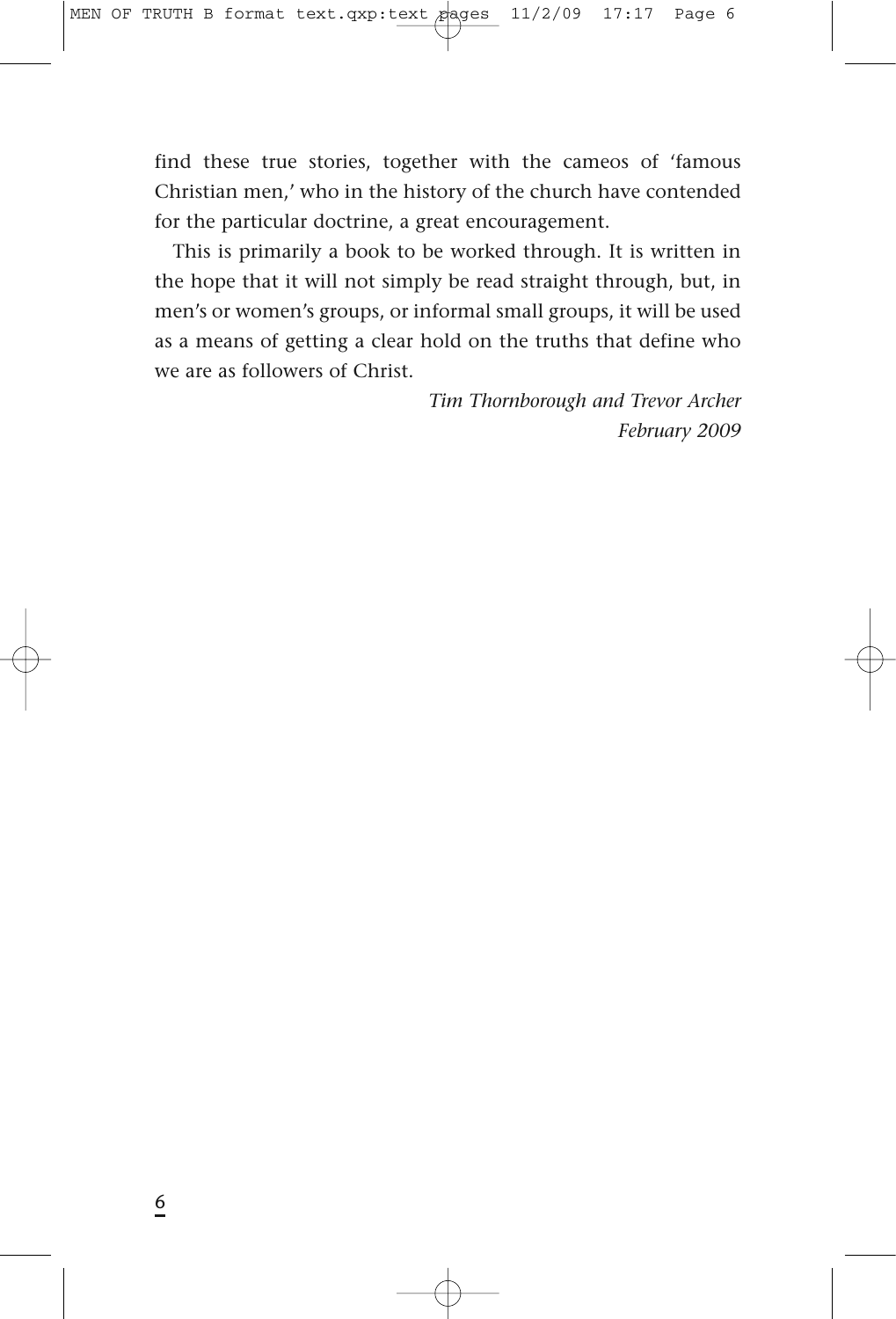## **INTRODUCTION: WHY IS DOCTRINE SO IMPORTANT?**

*Richard Coekin*

- The are twelve big questions that are the subject of debate<br>in churches and in our culture in general, or which<br>regularly trouble ordinary believers: in churches and in our culture in general, or which regularly trouble ordinary believers:
- ★ Will a devout Buddhist be with us in heaven?
- ★ How can adultery be wrong if it feels so good?
- ★ Is Jesus' death on the cross an act of 'cosmic child abuse'?
- ★ Should the Church of England consider joining with the Roman Catholic Church?
- ★ How can I trust God when my best friend has just died of cancer?
- ★ How can I tell if my mother is really a Christian?
- ★ Why shouldn't I watch a little porn?
- ★ Why does it matter if the Digo tribe in Tanzania have never heard about Jesus?
- ★ Why are some evangelical Christians so opposed to some church leaders?
- ★ Should we get rid of sermons in a post-modern culture?
- ★ Is the little house-church down my street really a church or a dangerous sect?
- ★ Should practicing homosexuals be allowed to become ministers in the church?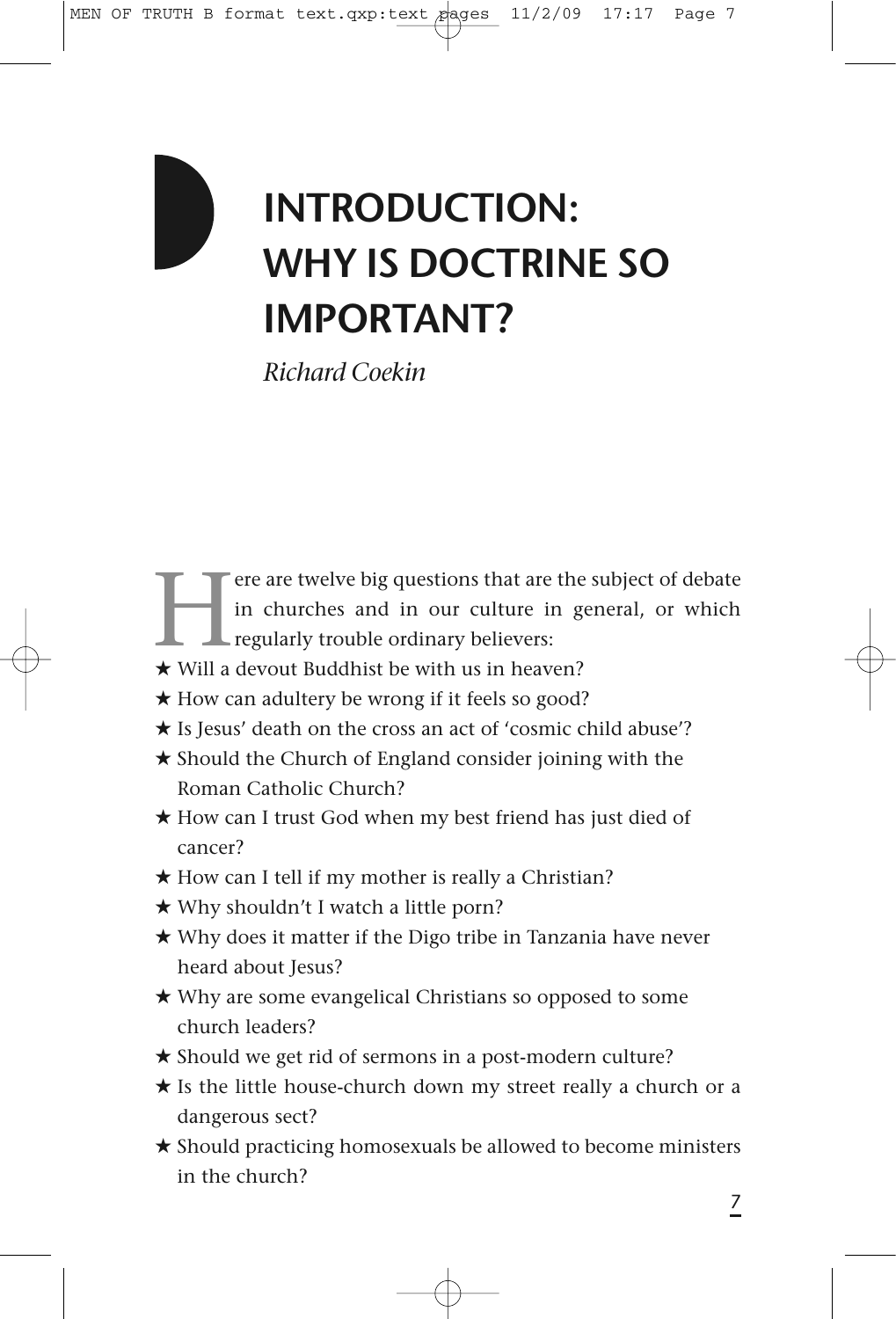There's a vicious rumour going round that doctrine is boring and irrelevant. Just something for 'theolgical types' to argue about, and only of passing interest to the man in the pew. If this is what you think, you could not be more wrong.

The answer you might give to each of these twelve current and controversial questions depends on a doctrine. Each one finds an answer in the corresponding chapters of this book; because this book explores twelve of the most relevant and important themes or 'doctrines' of the Bible.

Each one has been treasured and proclaimed down the centuries by Christians known as *evangelicals* (those concerned to believe and teach the '*evangel*' ie: the gospel of the Bible). But each one has also been challenged throughout church history and is still being challenged today.

This book aims to clarify and explain these vital doctrines so that Christian men of our generation will be prepared to stand up and proclaim them: to teach them in our families, our Sunday schools and churches; to contend for them in our church councils, in the office and in the pub; and to ensure they are passed on to the generation after us.

Christian men don't want to be ashamed of the teachings of our Saviour passed on by His prophets and apostles in Scripture, for He said: 'Whoever is ashamed of me and of my words in this sinful and adulterous generation, of him will the Son of Man also be ashamed when he comes in the glory of his Father'(Mark 8 v 38).

We want the whole world to hear and understand the profound truths of the saving gospel announcement that **Jesus** (the crucified man from Nazareth) **is the Christ** (the promised Saviour King) **and our Lord** (the risen divine Ruler and Judge of us all), which are amplified in these twelve 'doctrines'. We need to understand them.

This is vitally important for showing how these themes are not random and isolated ideas, but belong together and sum up the essential teaching of the Bible.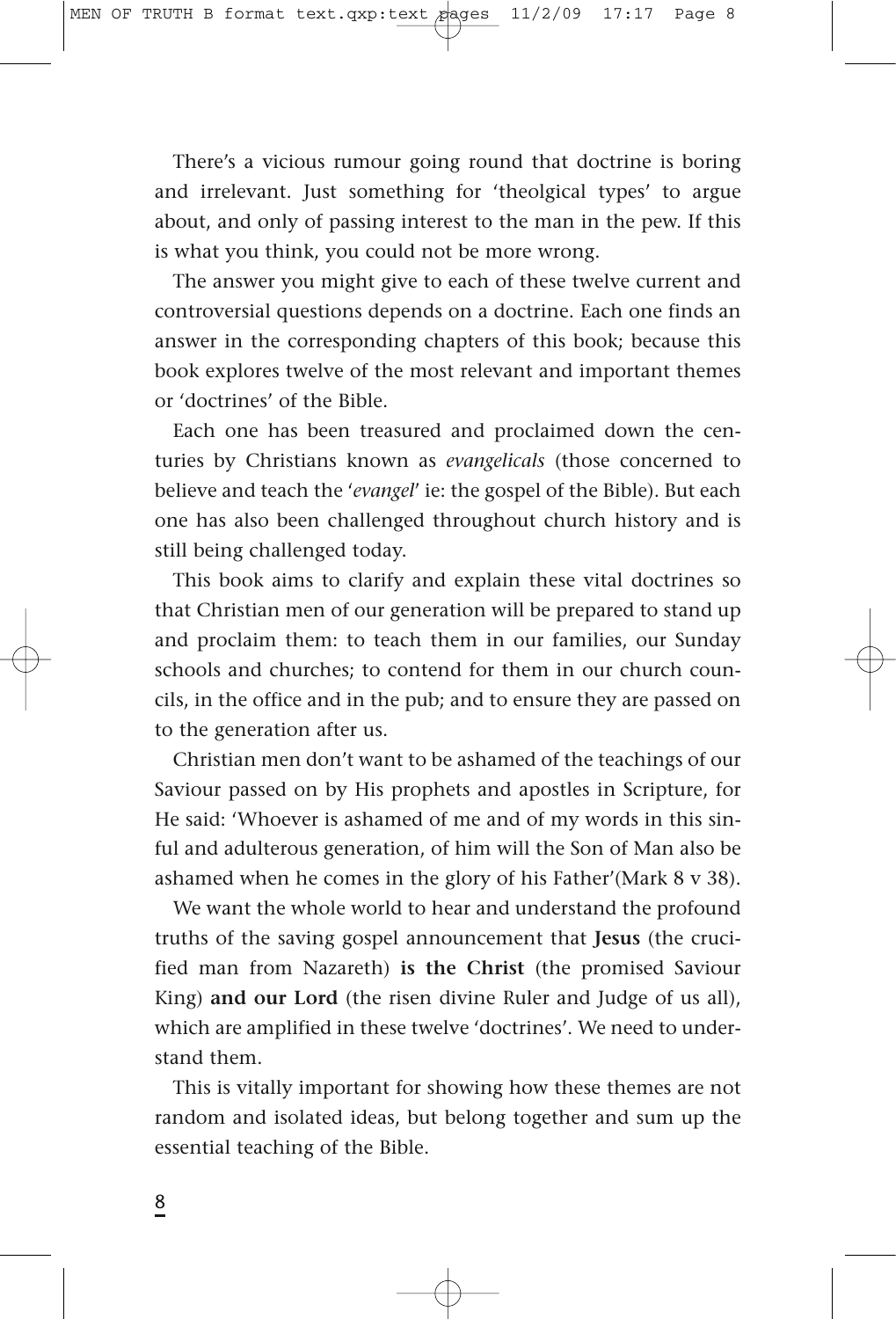### **Why are these doctrines important today?**

'Doctrines' are principles that summarise the Bible's teaching about particular topical issues. Such principles are enormously helpful in applying the Bible's teaching to the practical issues of real life. I will struggle to find one Bible text to give me a thorough answer to any of the twelve current issues mentioned at the start of this chapter! I need to find some kind of summary of what the Bible as a whole teaches about such questions. These are biblical 'doctrines'.

'Doctrine' is therefore a bit different to the 'exposition' of a Bible text (exploring the meaning of one passage). It is also different to 'Biblical Theology' (exploring how God has developed themes progressively through the different books of the Bible). We do need to use all three approaches in interpreting the Bible. But, if one contrasted these approaches in terms of, say, studying wildlife, 'exposition' is like studying one region of Africa and looking at the variety of animals that happen to be there. 'Biblical theology' is like tracking one animal as it travels across the region. But 'doctrine' is like collecting all the animals of one species together in a game reserve in order to make a comprehensive survey and come to accurate general conclusions about that animal! 'Doctrine' gives us general conclusions about the whole Bible's teaching on particular issues. We all have our own doctrines (ie: our assumptions) about what the whole Bible teaches. The value of a book like this is to try and ensure that our doctrine is accurate and our assumptions are truly biblical.

Now, bad doctrine is crushingly dull. Sometimes it becomes so over-systematised that it seems to be more human construction than biblical summary—so it is important to keep involving what the Bible actually says in how we articulate our doctrines.

Sometimes doctrine becomes so swamped in historical debates that it seems more like church history than what the Bible teaches (so we must keep returning to what the Bible teaches, rather than what church leaders have said). Sometimes doctrine is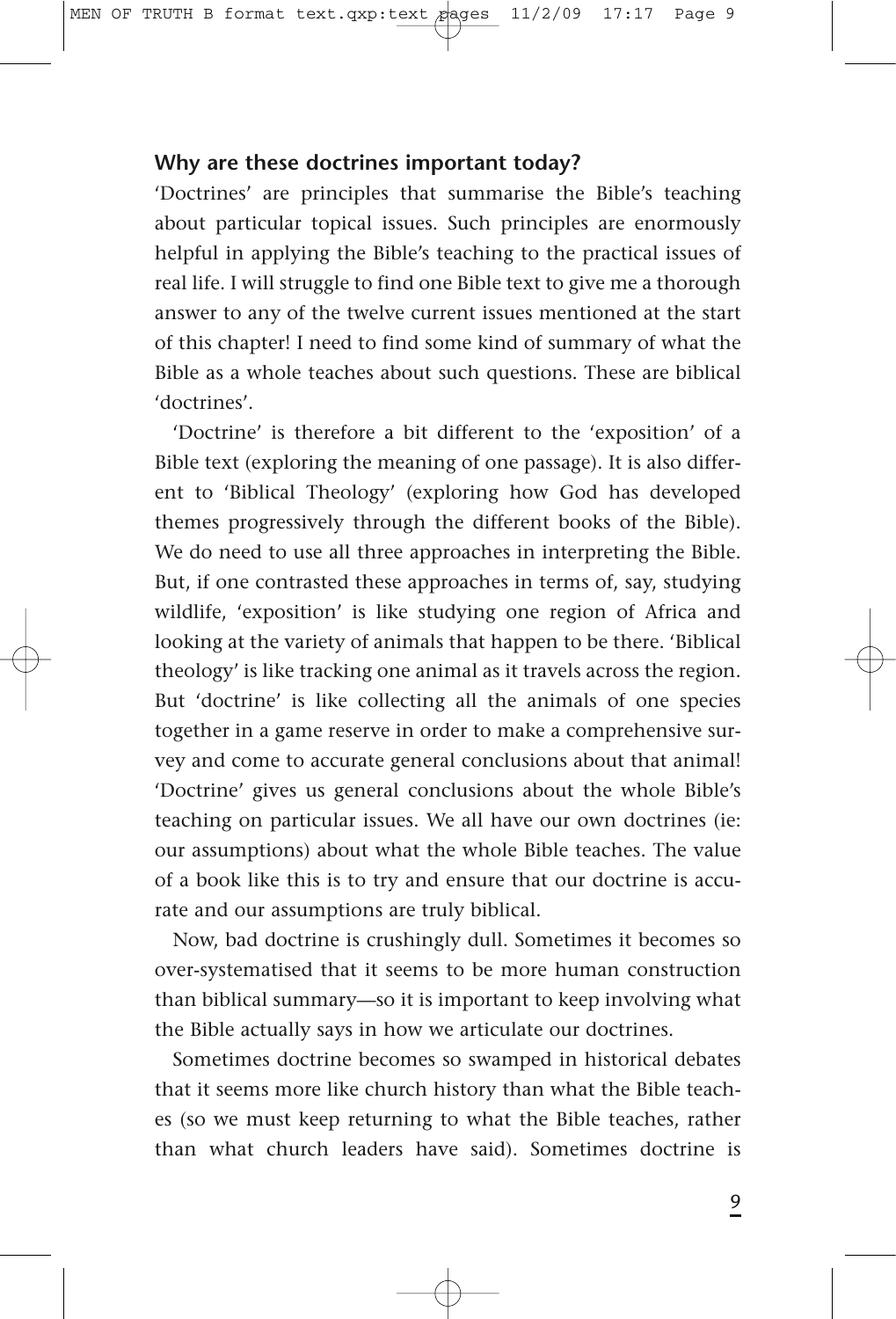employed so much in criticising others that it seems more about dividing up the 'tribes' of Christianity than about understanding God's uniting word (so it's vital to be humble about our doctrinal conclusions, gentle in how we express them and joyful in recognising Christians from other backgrounds who are united with us in these truths).

Good doctrine is, however, invaluable. It is helpful in providing a sense of proportion and perspective to our understanding of Scripture, especially for inexperienced Christians. This prevents us overemphasising minor themes and underemphasising major principles. It is helpful in providing the background or context for interpreting any part of the Bible. This is especially helpful in understanding the more difficult texts. It is also enormously helpful for giving us general principles for making the countless moral decisions we have to make each day. And doctrine is vital for finding ways to express the faith of the Bible in language that ordinary people can understand! Good doctrine is truly invaluable.

#### **How do these doctrines help describe evangelical faith?**

Some people object to defining 'evangelical' doctrines at all. They plead that we just describe ourselves as 'Christian' and leave labels to others. We can all sympathise with this desire. It's ugly to use terminology for making assumptions about people or chucking slogans at them in criticism. However, we still need labels and to learn how to use them lovingly.

The term 'evangelical' is a helpful name for a generally recognised set of doctrines. If we can't use any labels, we end up having to list what we believe in great detail every time we want to join with other Christians in initiatives. Or else we become needlessly suspicious that everyone else believes different things. Young children don't like big words, but as we grow up we learn to use terminology and labels in every area of thinking and communication. Christianity is no different. As we grow in our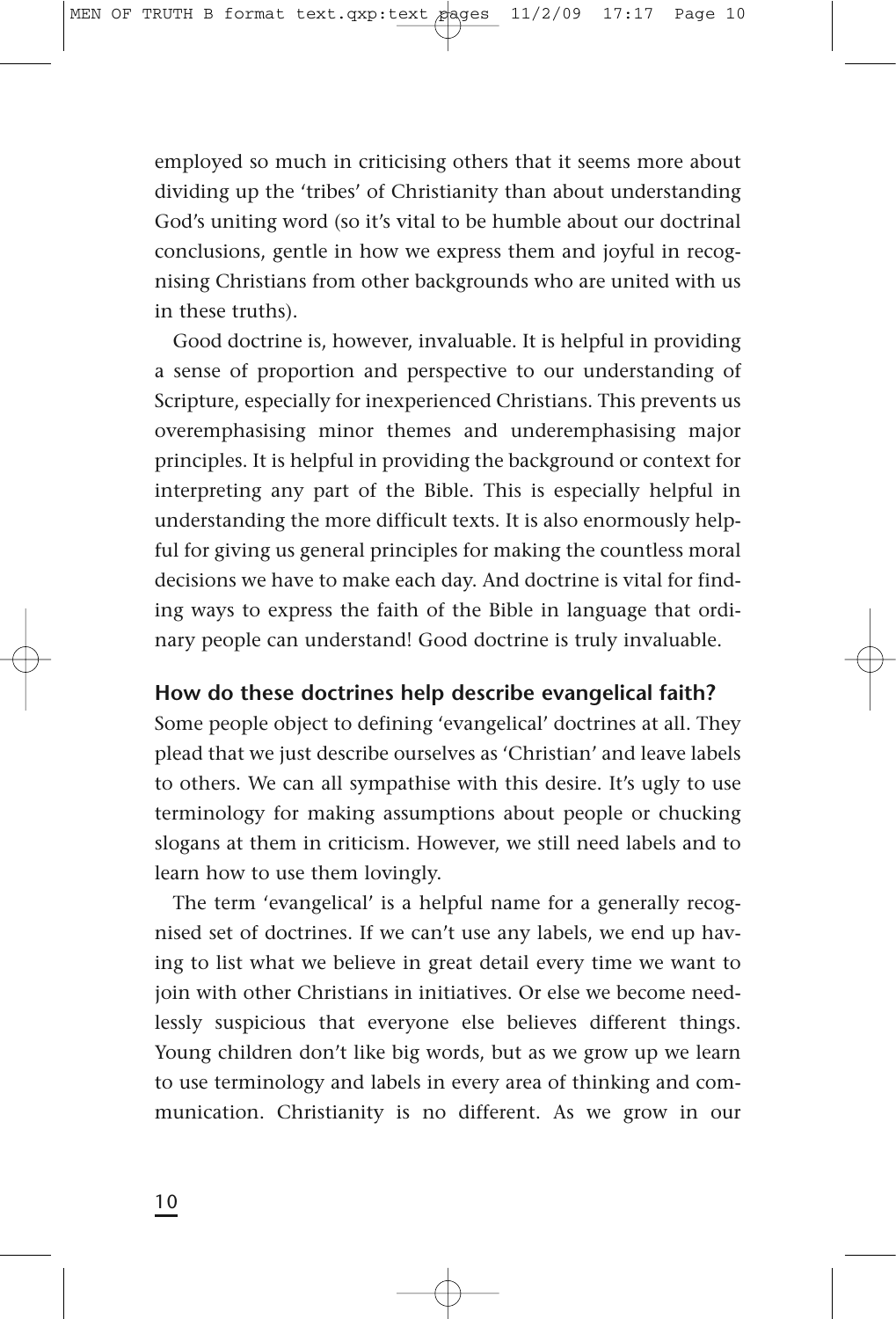responsibility for others and our desire to help others, we have to find terminology and labels for different beliefs.

Some say that the name 'evangelical' is no longer useful! Certainly, some people are describing themselves as Evangelical who wouldn't agree with many of the principles explained in this book! But most Christians still use this label and, until a better one becomes widely used, this book will hopefully contribute some clarity to what the label has generally been understood to include over centuries.

It's worth recording that all the contributors to this book are passionate believers in, and open teachers of, all the doctrines considered in this book. While we would all debate the finer points and the precise ways of explaining these doctrines, we are united in these truths! The truth does distinguish error, but it is also the focus for our unity!

The doctrines explored in this book are, however, not a complete summary of evangelical faith e.g. there's nothing here specifically about Creation or the Trinity, which evangelicals certainly believe!

These twelve doctrines have been chosen because they are important truths which have all been challenged at various times by different groups and are strongly contested today. Indeed, one recent survey of British Anglican clergy reports that roughly a quarter do not believe that Christ died on the cross for our sins, a third do not believe that Jesus rose bodily from His grave, and nearly half do not believe that Jesus is the only way of salvation! These are twelve doctrines that in successive generations have been defended and clarified as vital biblical truths that must not be surrendered.

They are therefore like some sections of the castle ramparts of biblical faith which are under constant attack from the enemies of the gospel—other sections will no doubt have to be defended in future generations. These doctrines help clarify what genuine evangelicals believe. Other Christians would believe some of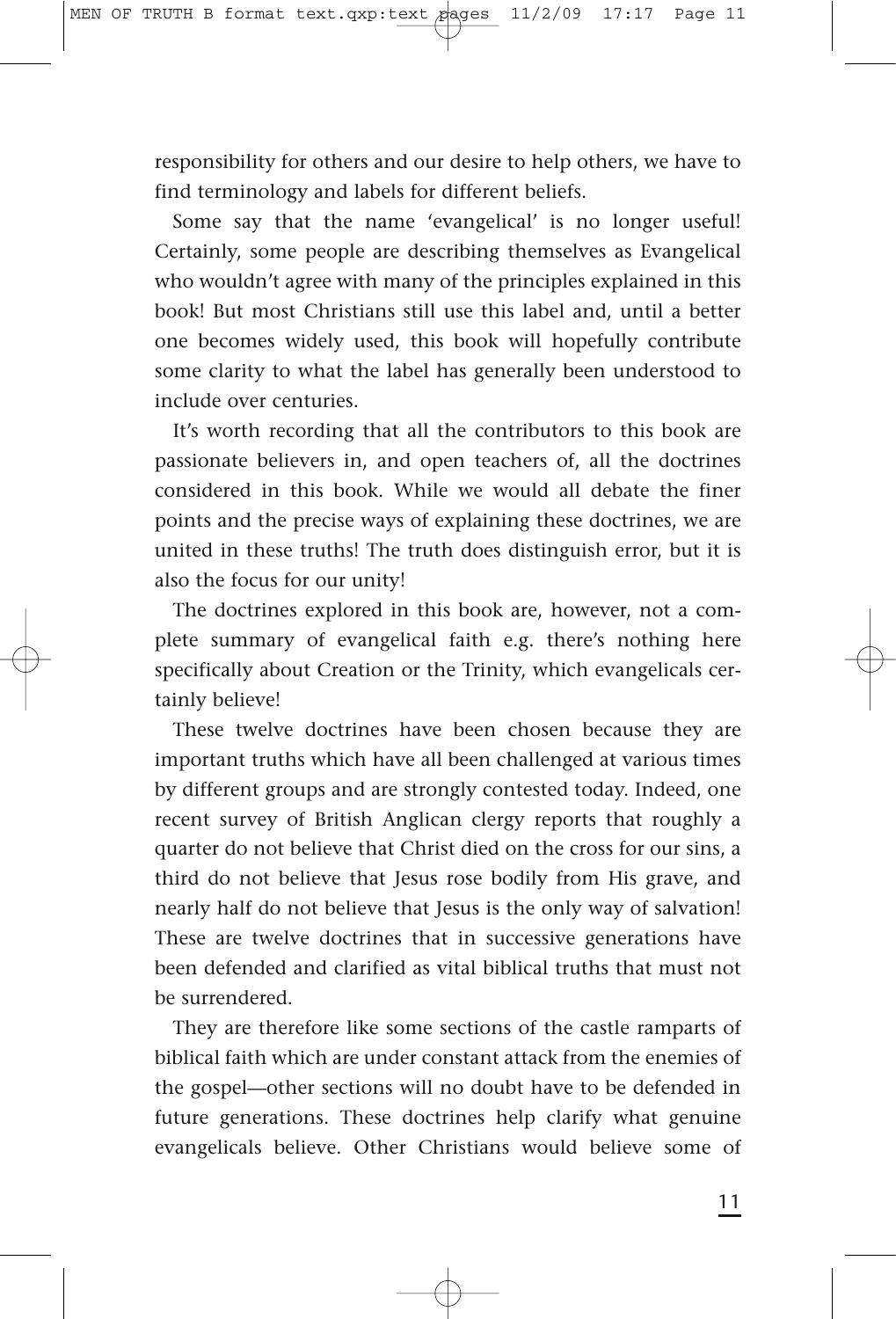